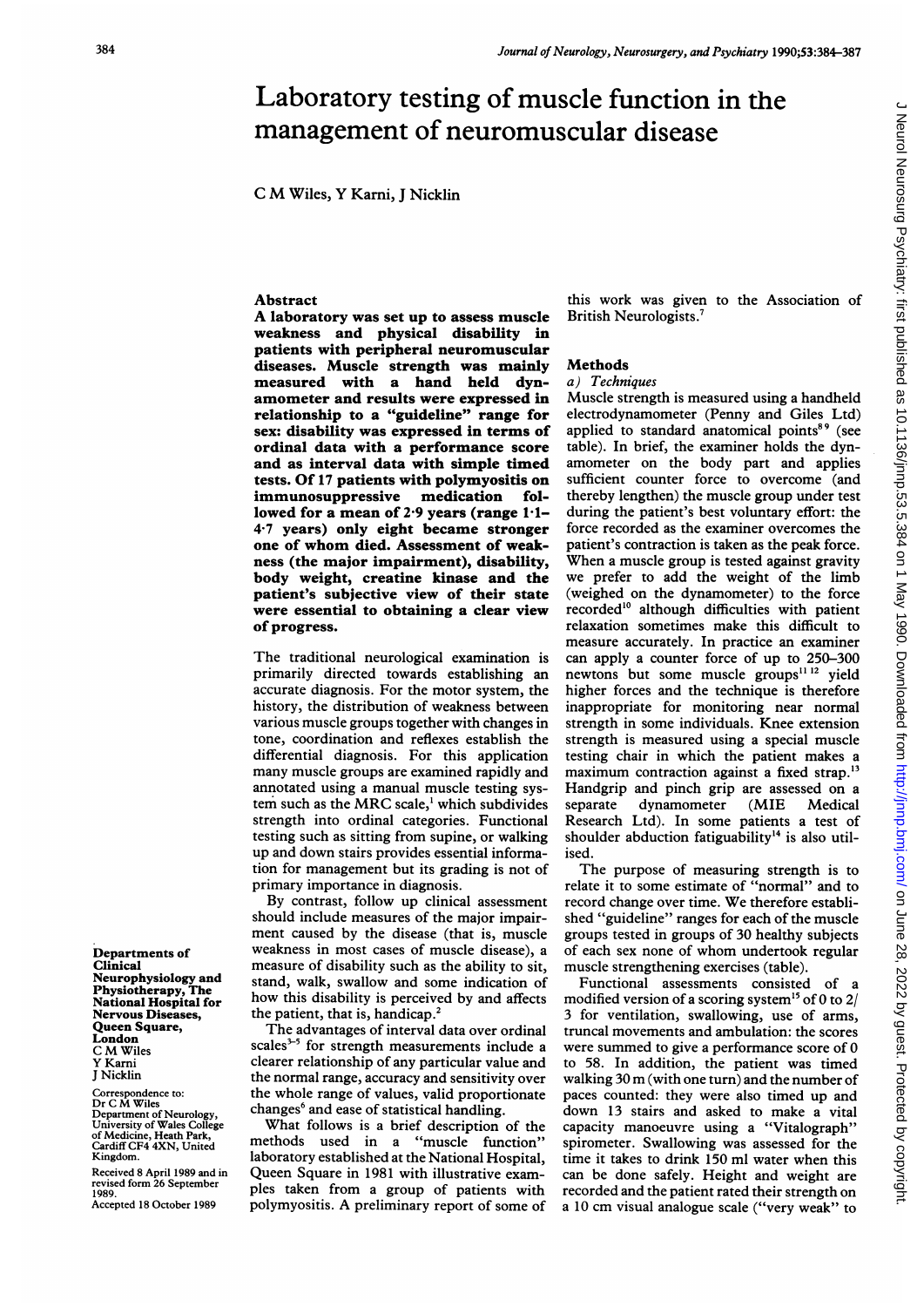Table Muscle strength and timed activity in normal subjects

|                            | Muscle strength $(N)$                 |                                                                         | Males                                                           |          | Females                                                                                                                                       |                   |  |
|----------------------------|---------------------------------------|-------------------------------------------------------------------------|-----------------------------------------------------------------|----------|-----------------------------------------------------------------------------------------------------------------------------------------------|-------------------|--|
| or<br>Timed activity $(S)$ |                                       |                                                                         | Mean                                                            | (SD)     | Mean                                                                                                                                          | (SD)              |  |
| Group                      |                                       |                                                                         |                                                                 |          |                                                                                                                                               |                   |  |
| a                          | Neck flexion supine                   | 139                                                                     |                                                                 | (37)     | 68                                                                                                                                            | (13)              |  |
| b                          | Neck flexion sitting                  | 176                                                                     |                                                                 | (39)     | 95                                                                                                                                            | (19)              |  |
| c                          | Shoulder abduction                    |                                                                         | 232                                                             | (39)     | 151                                                                                                                                           | (28)              |  |
| d                          | Elbow flexion                         | 254                                                                     |                                                                 | (27)     | 184                                                                                                                                           | (31)              |  |
|                            | Elbow extension                       | 161                                                                     |                                                                 | (30)     | 117                                                                                                                                           | (20)              |  |
| e<br>f                     | Grip                                  | 405                                                                     |                                                                 | (66)     | 236                                                                                                                                           | (34)              |  |
|                            | Pinch grip                            |                                                                         | 86                                                              | (14)     | 58                                                                                                                                            | (15)              |  |
| $\frac{g}{h}$              | First dorsal interosseous             |                                                                         | 45                                                              | (8)      | 35                                                                                                                                            | (6)               |  |
| i                          | Abductor pollicis Br.                 |                                                                         | 50                                                              | (9)      | 34                                                                                                                                            | (7)               |  |
| j                          | Abductor digiti minimi                |                                                                         | 27                                                              | (5)      | 22                                                                                                                                            | (5)               |  |
| k                          | Hip flexion                           |                                                                         | 233                                                             | (40)     | 172                                                                                                                                           | (35)              |  |
| ı                          | Hip abduction                         |                                                                         | 263                                                             | (37)     | 218                                                                                                                                           | (31)              |  |
| m                          | Knee extension---R                    | 443                                                                     |                                                                 | (119)    | 292                                                                                                                                           | (82)              |  |
|                            |                                       | -L<br>421                                                               |                                                                 | (122)    | 287                                                                                                                                           | (81)              |  |
| n                          | Walking $30 \text{ m}$ — $\text{(s)}$ | 13                                                                      |                                                                 | (2)      | 15                                                                                                                                            | (3)               |  |
|                            |                                       | 32<br>-paces                                                            |                                                                 | (4)      | 39                                                                                                                                            | (5)               |  |
| $\mathbf{o}$               | Stairs $13(s)$                        |                                                                         | 6                                                               | (2)      | 8                                                                                                                                             | $\left( 2\right)$ |  |
| p                          | Swallow 150 ml (s)                    |                                                                         | 5                                                               | (2)      | 8                                                                                                                                             | (3)               |  |
|                            |                                       | Positions for muscle testing (for others see ref 9)<br>Subject position |                                                                 | Myometer |                                                                                                                                               |                   |  |
|                            | Small hand muscles                    | Sitting: elbow/forearm                                                  |                                                                 |          |                                                                                                                                               |                   |  |
| First DIO, ADM             |                                       | supported: forearm, hand<br>pronated, fingers extended<br>As above      |                                                                 |          | No applicator<br>Lateral aspect proximal inter<br>phalangeal joint<br>No applicator<br>Thumb abducted 90° from palm.<br>Interphalangeal joint |                   |  |
| Abductor pollicis br.      |                                       |                                                                         |                                                                 |          |                                                                                                                                               |                   |  |
| Grip                       |                                       |                                                                         | Sitting, elbow support flex. 45°,<br>semipronated forearm, hand |          | Grip bars of myometer                                                                                                                         |                   |  |

semipronated forearm, hand usually unsupported As above, thumb and index extended at interphalangeal joints Mean age (yea<br>37<br>37<br>34<br>38<br>36<br>40<br>42<br>42 Bars squeezed by index and thumb Range<br>10-77 19-77 16-78 20-61 -<br>19-57 20-60 19-62 19-63 19-63 17-66 21-66 Pinch grip Table groups a, b c, d, e, k, <sup>1</sup> f, g h, i, <sup>j</sup> m, n, o, p Sex<br>MF MF MF MF<br>F MF MF

> "very strong"). "Guideline" values for walking time and paces and drinking 150 ml in 30 healthy subjects for both sexes are shown in the table.

# b) Data collection and presentation

Muscle groups were selected by <sup>a</sup> physiotherapist guided by diagnosis, pattern of weakness and disability: measurements were made without reference to previous values obtained and took about 30 minutes. Data was stored on a microcomputer sequentially in columns using a spreadsheet programme. Reports based on the first and the last four assessments were generated with summary graphs when appropriate and a written conclusion appended.

Reports composed of many columns of data are indigestible and a summarising procedure was adopted. Strength data was reviewed to see which groups were weak  $(> 2 \text{ sd below})$ "guideline" mean) and whether all these groups were following the same general trend. The data for selected muscle groups were then expressed as a percentage of the value two standard deviations below the mean "guideline". The mean value for several muscle groups, thus expressed, was then displayed graphically provided that this did not obviously conceal major disparities in trend between muscle groups. This data reduction procedure clarifies the trend of strength changes whilst maintaining an indication of the "guideline" range.

# Results

#### Illustrative examples

We compared the initial and most recent assessment of 17 patients (six male, <sup>11</sup> female) with poly- or dermato-myositis treated with immunosuppression whose follow up was longer than a year (mean 2.94 years, range 1.1-4.7). In addition creatine kinase  $(CK)$ measurements were extracted from the case notes.

Eight patients were stronger at the end of the follow up period: all had <sup>a</sup> mean increase in strength of more than 20% of the lower limit of the normal range  $(46.7-130.7 \text{ }\% LLN)$ . All rated themselves as being stronger: timed <sup>30</sup> m walk was quicker and performance score increased in all but one patient who had gained 15 kg in weight. Although all showed a decline in creatine kinase this did not correlate with change in strength and was minimal in three (1,240 to 948, 355 to 325, 90 to 65 iu/l). One patient in this group died of cardiac complica tions of polymyositis.

Five patients were essentially unchanged in strength (mean change  $+14.5$  to  $-13\%$  LLN) but three rated themselves as improved. One walked more quickly and had increased performance score from 33 to 36 in association with 13 5 kg weight loss. Creatine kinase concentrations declined significantly in four patients but was lower (median 126, range 22-910 iu/l) at the start of the follow up period than in the group which improved (median 1,815, range 90-10,175 iu/l). Two patients in this group died because of infective complications related to immunosuppression or carcinoma.

Four patients were weaker (mean change  $-20$  to  $-50.8\%$  LLN) of whom two rated themselves as stronger at the end of the follow up. Despite being weaker one walked faster after a 15 kg weight reduction and one whose strength had declined by  $51\%$  LLN had maintained performance score and walking speed after a 14.5 kg weight reduction.<br>Patients who were unchanged

Patients who were unchanged or deteriorated over the follow up period (on average similar to those who improved) had had symptoms for longer (median <sup>1</sup> <sup>141</sup> days, range 12-12 962), than those who improved (median 149 days, range 40-420) though this was not statistically significant: only one patient in the group which improved was first assessed more than one year after the onset of symptoms. The group which improved were weaker (unpaired  $t$  test,  $p < 0.02$ ), lighter  $(p < 0.01)$  and had higher CK values (ln CK,  $p < 0.01$ ) at the beginning of monitoring than those who deteriorated or were unchanged during the follow up period.

## Example <sup>1</sup> (fig 1)

This patient aged 36 years had subacute polymyositis. When first seen she was independently mobile but could not sit up from supine, balance on one leg nor climb stairs easily: she made light of her symptoms but several major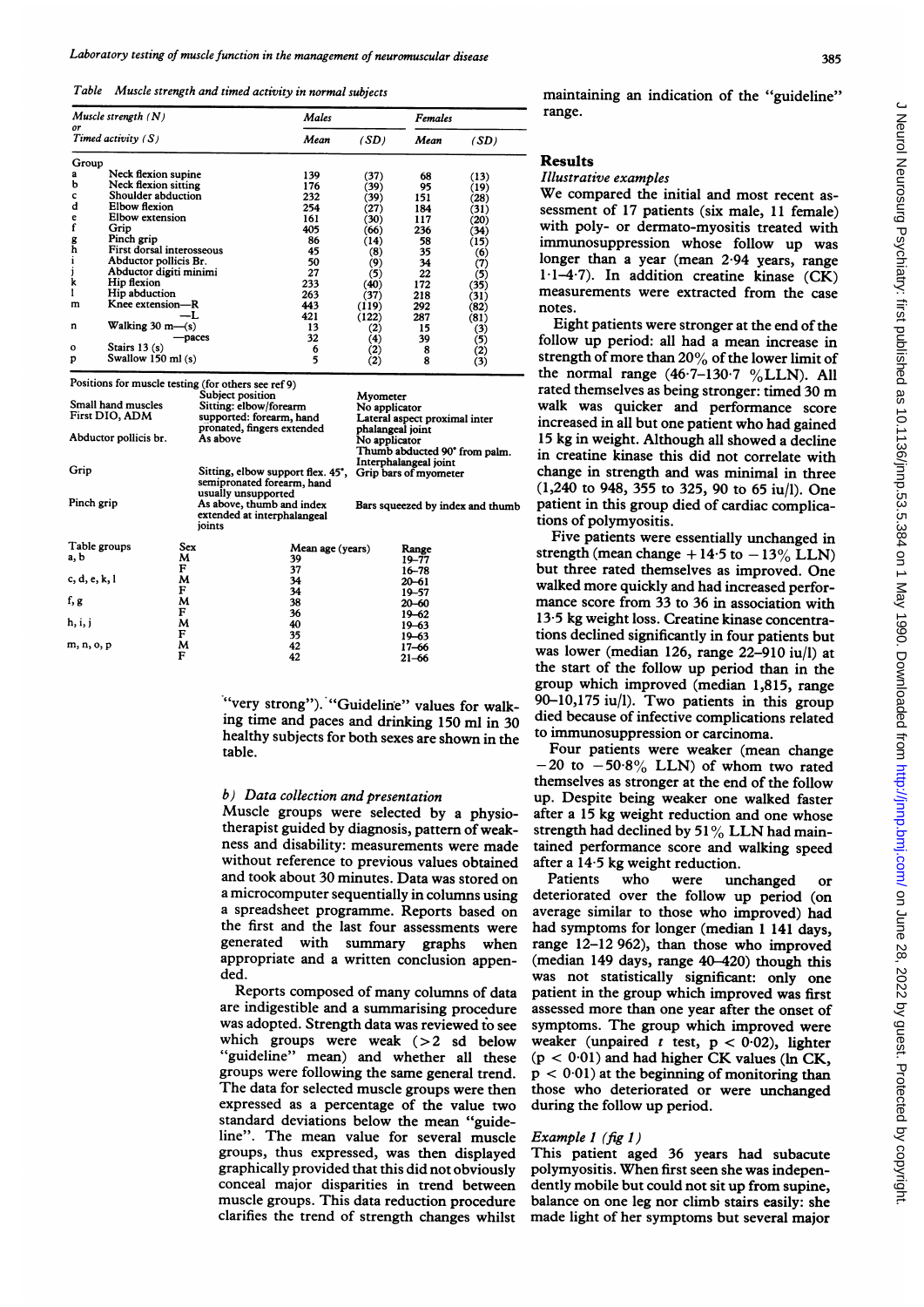Figure I Creatine kinase (iu|l), muscle strength (%)<br>LLN, female), performance score (max 58), and alternate day prednisolone dose are shown over a six year period.



proximal muscle groups were reduced in strength to about  $50\%$  of the lower limit of normal for her sex, and were estimated as MRC grades 4 to 4-. She responded to prednisolone and her CK fell to normal. As prednisolone was reduced in early 1983 she became weaker again, this being anticipated by a steep rise in CK, but there was no change in functional ability and she denied feeling worse. She did not tolerate azathioprine and was started on oral cyclophosphamide and increased prednisolone to which she responded. In early 1985 her strength again declined but there was no concomitant rise in CK and she had few complaints. Her strength subsequently improved with a moderate increase in prednisolone dosage and remains in the "guideline" range.

Thus strength measurements were more sensitive to the progress of polymyositis than either symptoms, performance criteria or CK. The patient never regained the strength she had in her original remission although she was able to lead an active and full life. Her CK did not predict her second relapse. Strength changes were large in comparison to the changes in performance score.

# Example 2 (fig 2)

This patient, aged 28 years at presentation, had a waddling gait, could only get upstairs holding onto a rail, but could not get up easily from a low chair or sit from supine. Although her CK fell promptly on prednisolone and azathioprine it was some months before she improved in strength. Her CK remained high (1,000-2,000 iu/l) as her strength increased. During prednisolone reduction she hastened the decline in dose covertly and strength was found to have dropped markedly although she did not complain of new symptoms. With increased prednisolone her strength improved by September 1985. As she still complained of significant disabilities, her strength was not in the normal range, and her CK remained elevated she was started on oral low dose cyclophosphamide which, together with a further transient increase in prednisolone dosage, resulted in a further increase in strength and decline in CK.

Although CK remained elevated throughout this patient's illness log CK showed <sup>a</sup> strong inverse correlation with strength  $(r = -0.9)$ ,  $p < 0.001$ ). Changes in performance score were small and at the top end of the scale but appeared to correlate with strength so that, for example, ability to sit from supine was reliably predicted by increased strength. The changes in this patient's strength were such that they were all encompassed by MRC grade 4. The patient herself found it helpful to see her progress objectively recorded and this facilitated compliance.

#### Example 3 (fig 3)

This patient, aged 63 years, was first seen after three months of symptoms when he was profoundly weak, unable to swallow and required positive pressure ventilation. He was grossly wasted with <sup>a</sup> low CK considering the rapidity of his polymyositis. He responded to prednisolone but this had to be temporarily discontinued because of side effects resulting in







Figure 3 Creatine kinase (iu/l), muscle strength ( $\%$ LLN, male), performance score (max 58), and alternate day prednisolone dose are shown over a three year period.